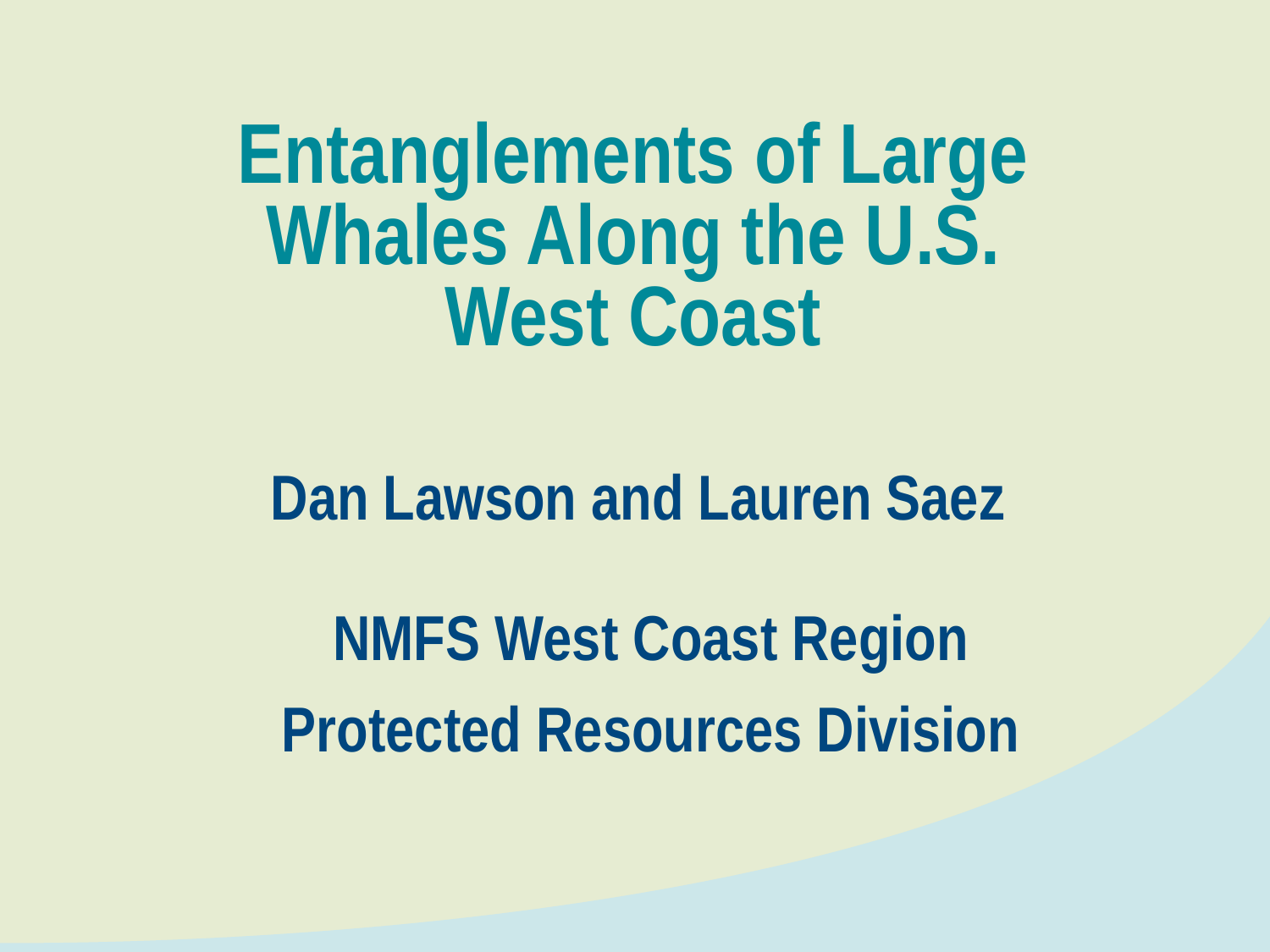# **WCR Whale Entanglements**

- Dramatic increase in reports since 2014
- Driven by humpback whales, but now including blue whales
- High demand for updates and evaluation of incoming data
- Quality of reporting and data improving



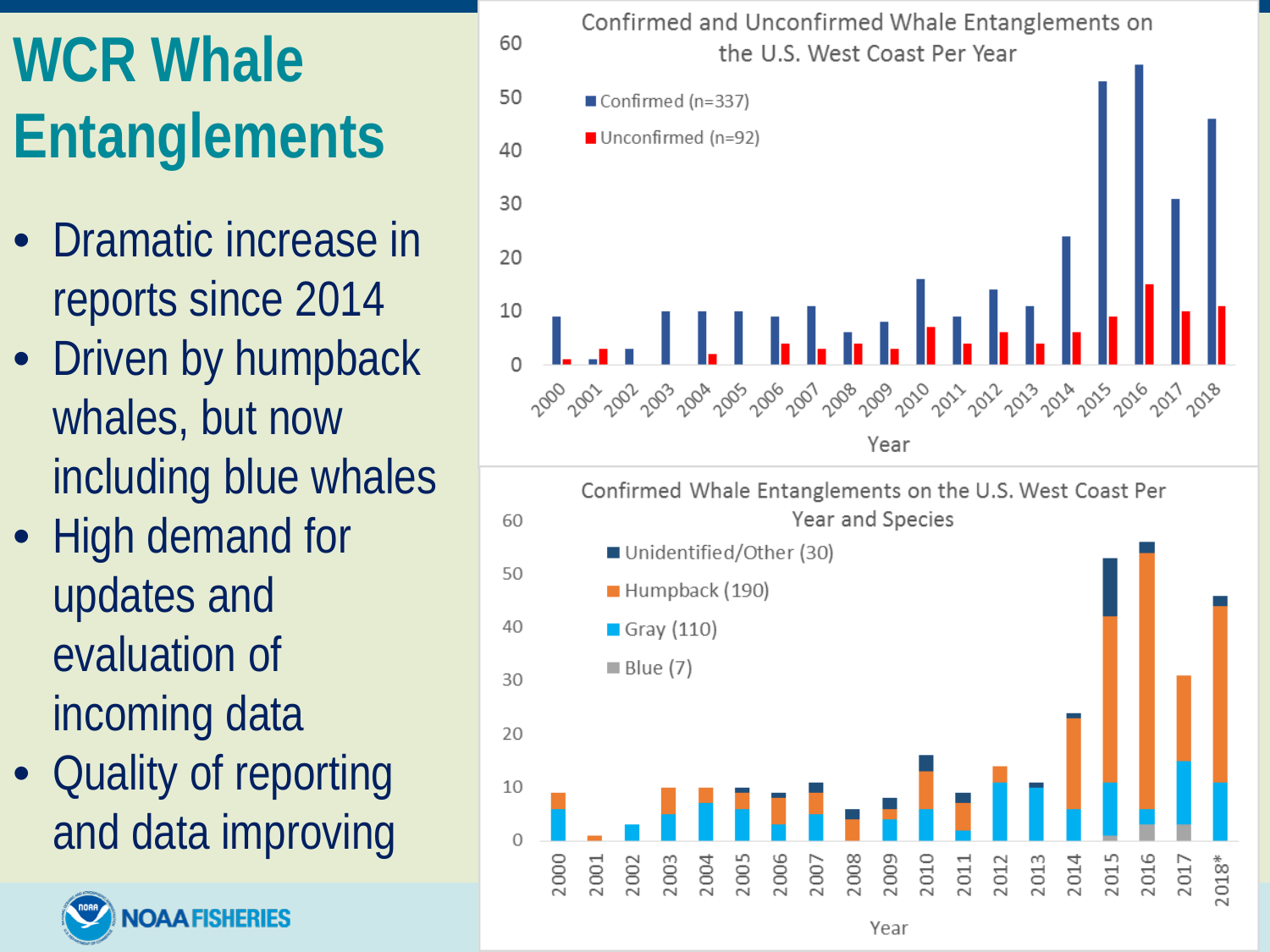## **Origins of Entanglements 2013-2018**

- Majority of reports have unidentified gear
- When identified, highest is Dungeness crab commercial gear
- Other fisheries include: gillnets, sablefish, spot prawn, lobster and recreational Dungeness crab and spot prawn
- Other types of origins



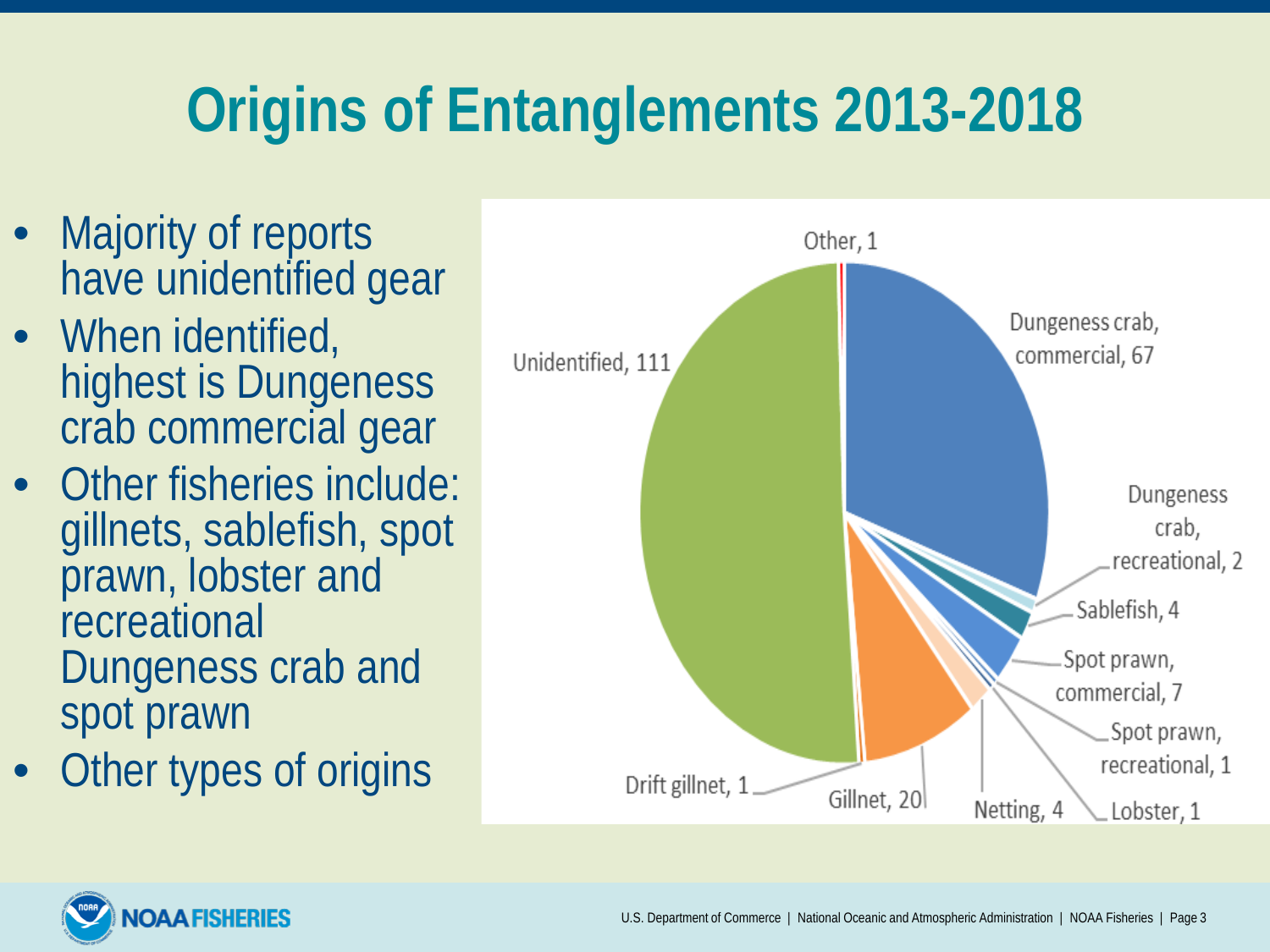#### 2019 summary

\*\*preliminary data through August 23, 2019\*\*

- 17 confirmed entangled whales, 1 unconfirmed reports, 18 total reports
	- Gray whales: 6 confirmed, 1 unconfirmed, 7 total  $\bullet$
	- Humpback whales: 10 confirmed, 10 total ۰
	- Minke whale: 1 confirmed, 1 total  $\bullet$
- Confirmed fisheries associated with entanglements: 8 reports
	- Commercial Dungeness crab: 6 total
		- 2 CDFW (2 humpback whale)
		- 1 ODFW (1 humpback whale)
		- 2 WDFW (2 humpback whale)
		- 1 state unknown (1 gray whale)
	- Gillnet: 2 (2 gray whales)
- **Reporting location** 
	- California: 10 confirmed reports, 10 total reports ٠
	- Oregon: 2 confirmed reports, 1 unconfirmed, 3 total reports ۰
	- Washington: 4 confirmed report, 4 total report ٠
	- Mexico: 1 confirmed report (humpback with gear from OR)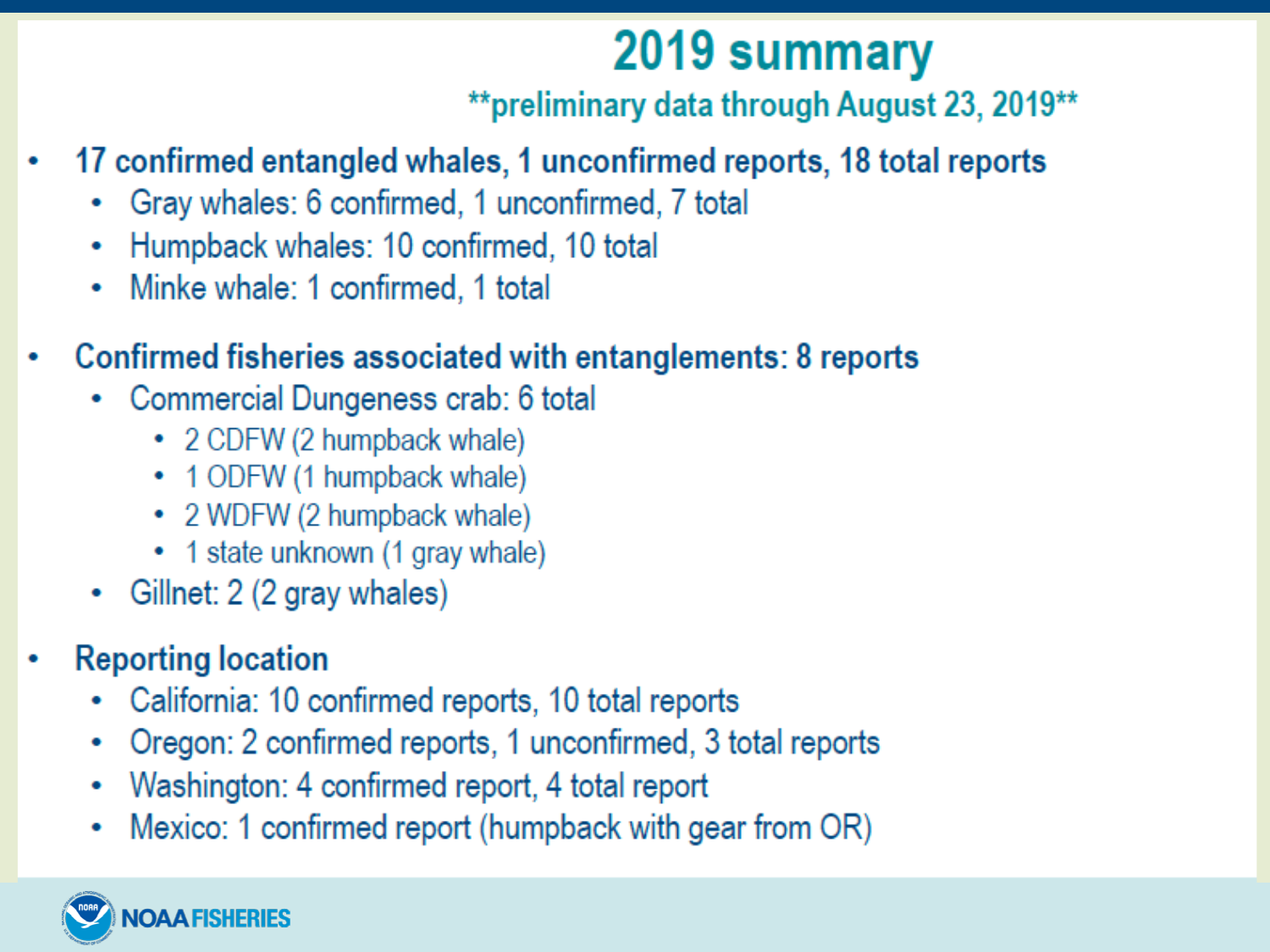## **California Dungeness Crab Entanglements**

- Whales: Mainly humpback whales; gray, blue and killer whales also entangled
- When: Highest months: June (11), April (8), May (7), August (8), July (5), and December (5)
	- 26, 50% of entanglements are reported in the spring (April to June)
	- 12 Dungeness crab entanglements were reported when the season was closed (23%), 40 while the season was open



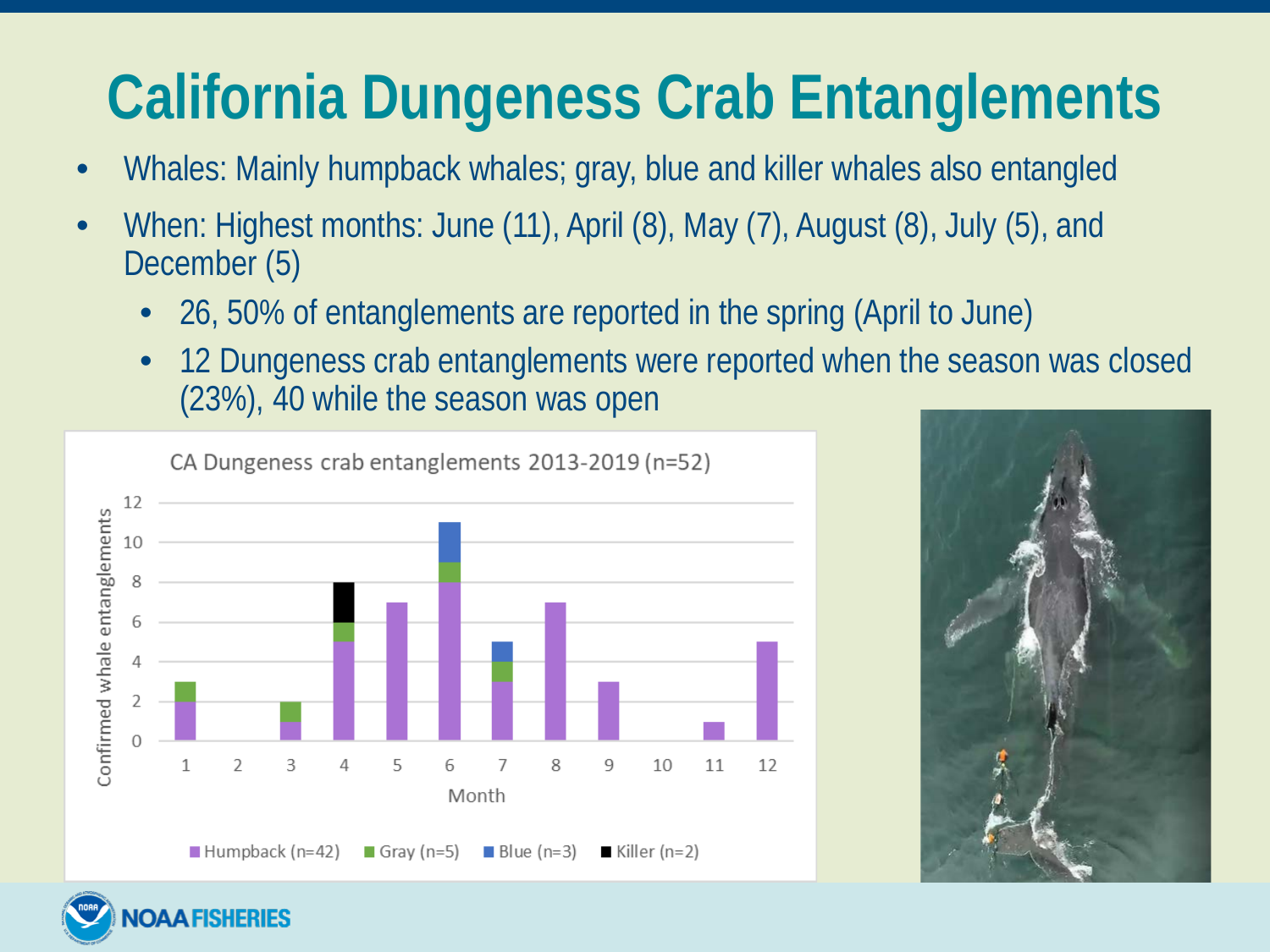### **Report location vs Gear Set location**

- Gear set location is largely unknown
- When known (n=81,37%), the **highest number of entanglements were associated with gear from central CA** (27), and unknown from within CA (Uca) likely Cca or Nca (26)
- When gear set location is known, **the entanglement was likely detected in the same region (n=55, 68%)** (CCa in Cca was the highest, 18, followed by Uca in Cca 18 + Nca 2)
- **Whales can carry gear across many state and countries**
	- WA gear has been seen in Canada, southern CA and Mexico
	- Central CA gear has been seen in Canada, southern CA and Mexico
	- Uca gear has been seen in Mexico 3 times

|                      | <b>Report location</b> |    |                |                |                |     |        |             |
|----------------------|------------------------|----|----------------|----------------|----------------|-----|--------|-------------|
| Set location Cananda |                        | Wa | Or             | <b>Nca</b>     | Cca            | Sca | Mexico | Grand Total |
| <b>Wa</b>            |                        | 8  | 2              |                |                |     |        | 13          |
| Or                   |                        | 2  | $\overline{2}$ |                | $\overline{2}$ |     |        |             |
| Nca                  |                        |    |                | $\overline{2}$ | $\mathbf{1}$   |     |        | 3           |
| Cca                  |                        |    |                |                | 18             | 6   | 2      | 27          |
| Sca                  |                        |    |                |                |                | 5   |        | 5           |
| Uca                  |                        |    |                | $\overline{2}$ | 18             | 2   | 3      | 26          |
| lunk                 |                        | 10 | 9              | $\overline{4}$ | 60             | 55  |        | 138         |
| <b>Grand Total</b>   | 2                      | 20 | 14             | 8              | 99             | 70  | 6      | 219         |

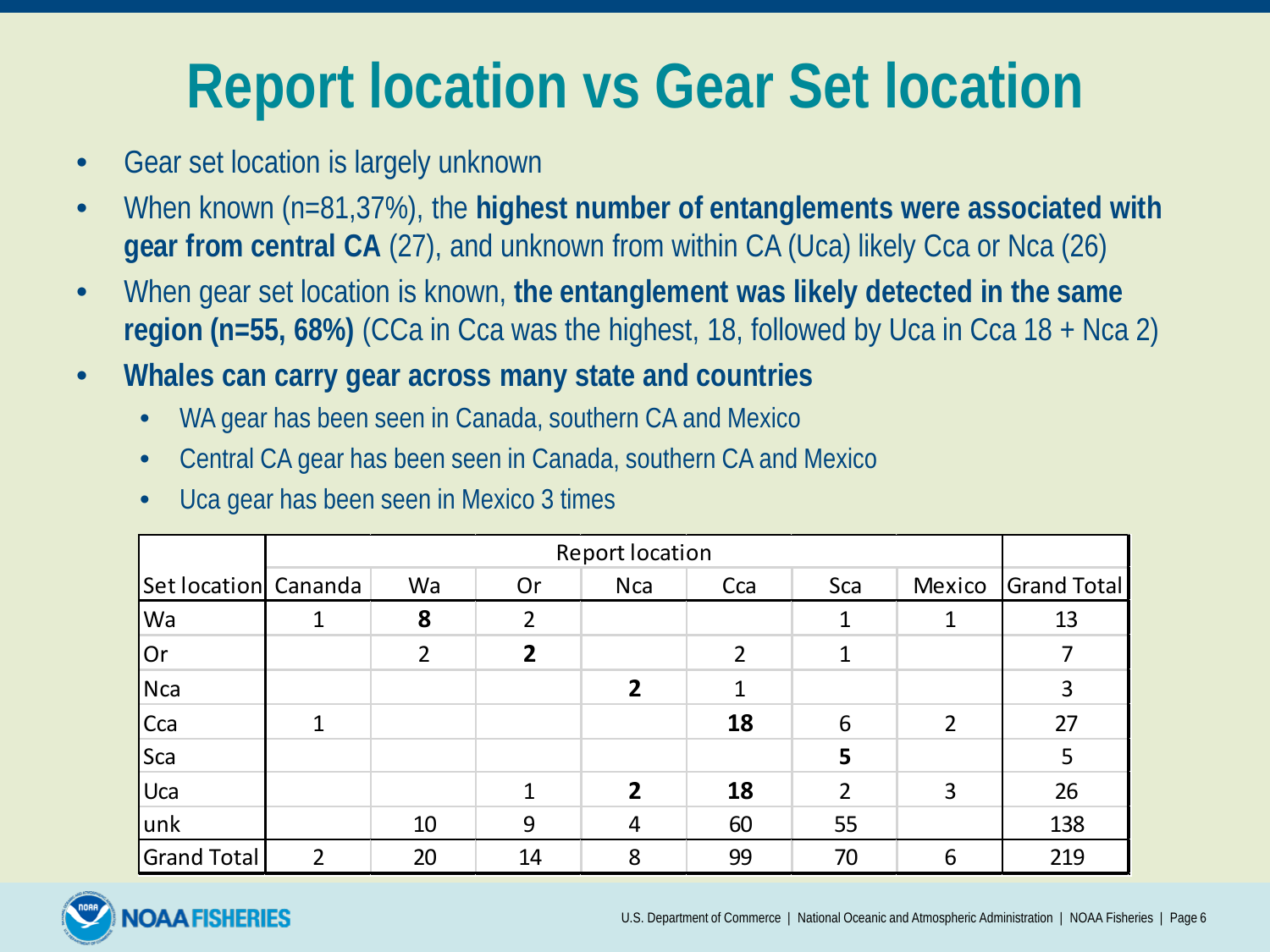## **What We Think is Happening**

- Complex relationship between whale distribution/abundance/behavior, **environmental variability/prey distribution**, fishing effort distribution, public awareness
- Better documentation and increasing response has **increased ability to identify gear (along with trap tags)**, but still limited
- **Trap/pot fisheries** identified as the majority entangling gear (when known); Dungeness crab fishery = large co-occurrence
- Whales are getting entangled every way possible - not likely to be easy fix





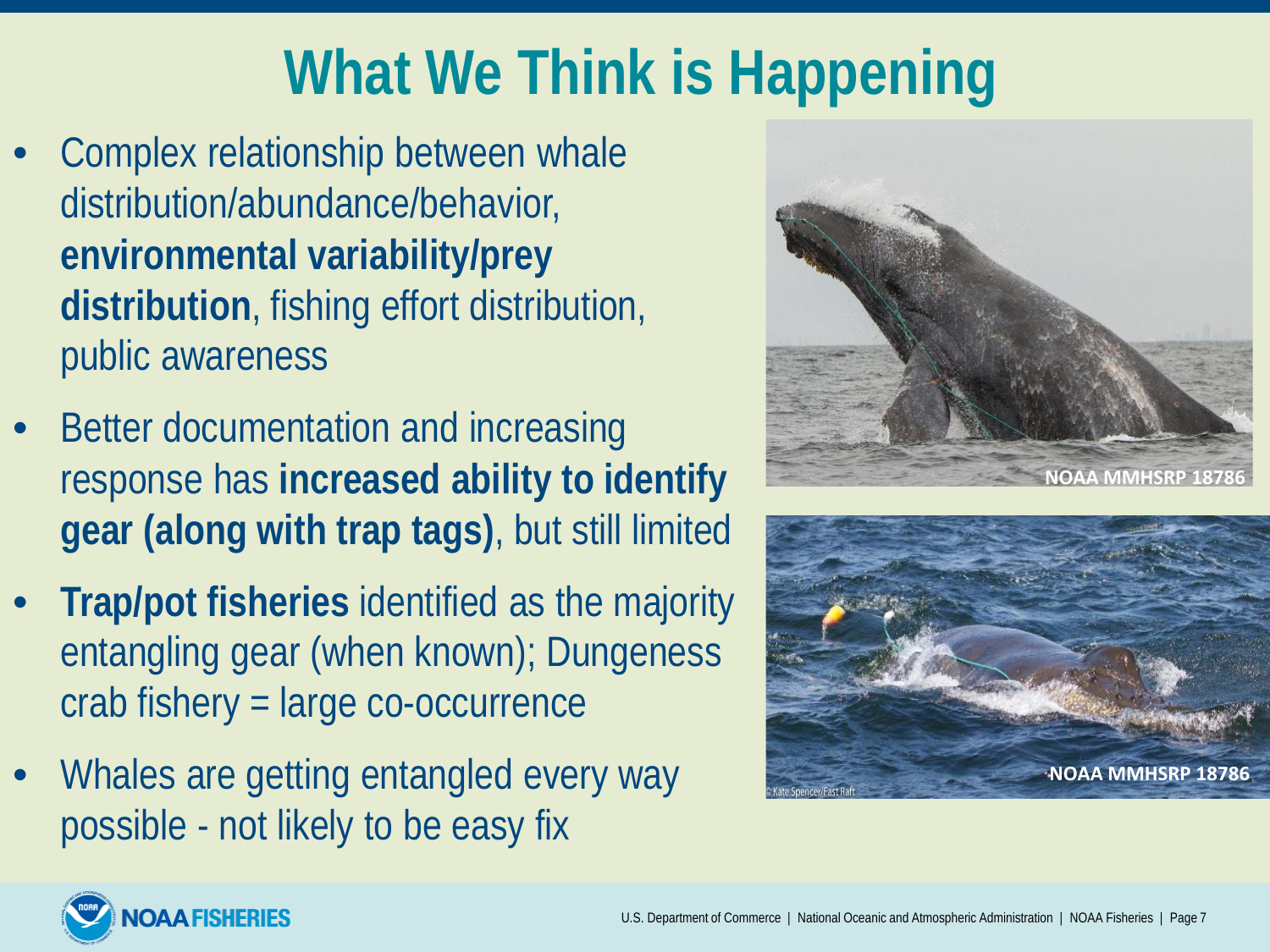### **What Other Issues Are Entanglements Creating?**

- Management under MMPA Potential Biological Removal
	- for CA/OR/WA humpback whales is 16.7 seriously injured or killed per year (entanglements alone essentially  $=$  PBR);
	- CA/OR/WA blue whales is 2.3 seriously injured or killed per year (entanglements = 0.96);
	- Pacific Coast Feeding Group gray whales is 3.5 seriously injured or killed (entanglements = .95)
- Humpback and blue whales are protected by the ESA
- Public perception of entanglements and associated fisheries is unpopular – market concerns
- Increased pressure on disentanglement response inherently dangerous and not really a solution ("saved" 14 humpbacks 2012- 2017)

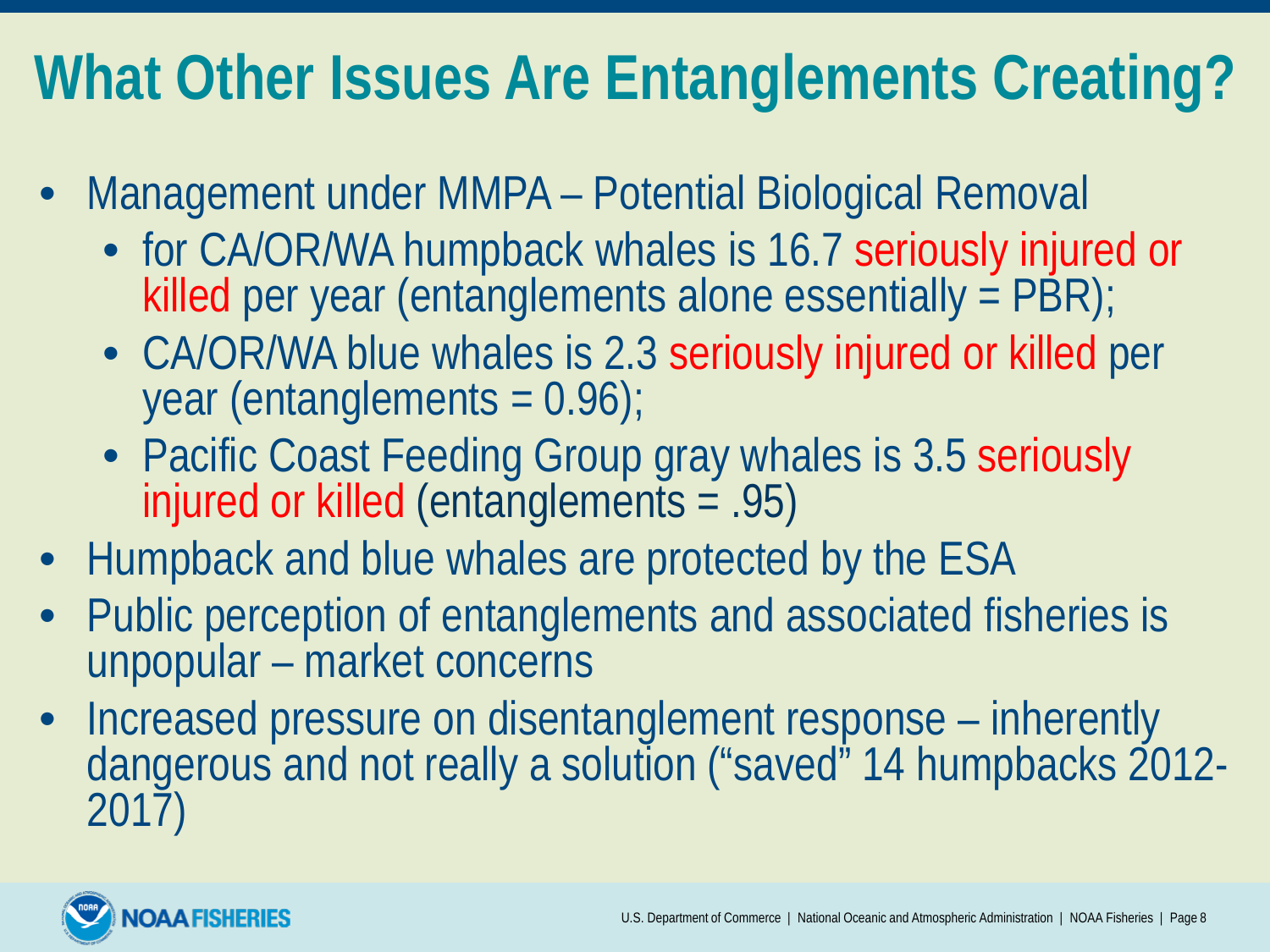#### **Forensic Review Workshop**

- 193 entanglement cases 2013 mid 2018
- Scoring ~30 questions/aspects
	- ID of gear (info on buoys/tags present)
	- Surface gear extent
	- Location of attachment in gear
	- Gear characteristics (type/color/size/set depth)
	- Indications of multiple sets, lost gear
	- Characteristics of disentangled/dead animals
- Outcomes coast wide engagement
	- Gear modification (alternatives to connect buoys/lines, ropeless gear)
	- Gear marking (coordinated across fisheries, marking of lines near top?)
	- Gear evaluation (repository, engage fishermen in forensics)

Is surface gear involved in the entanglement? Total =  $193$